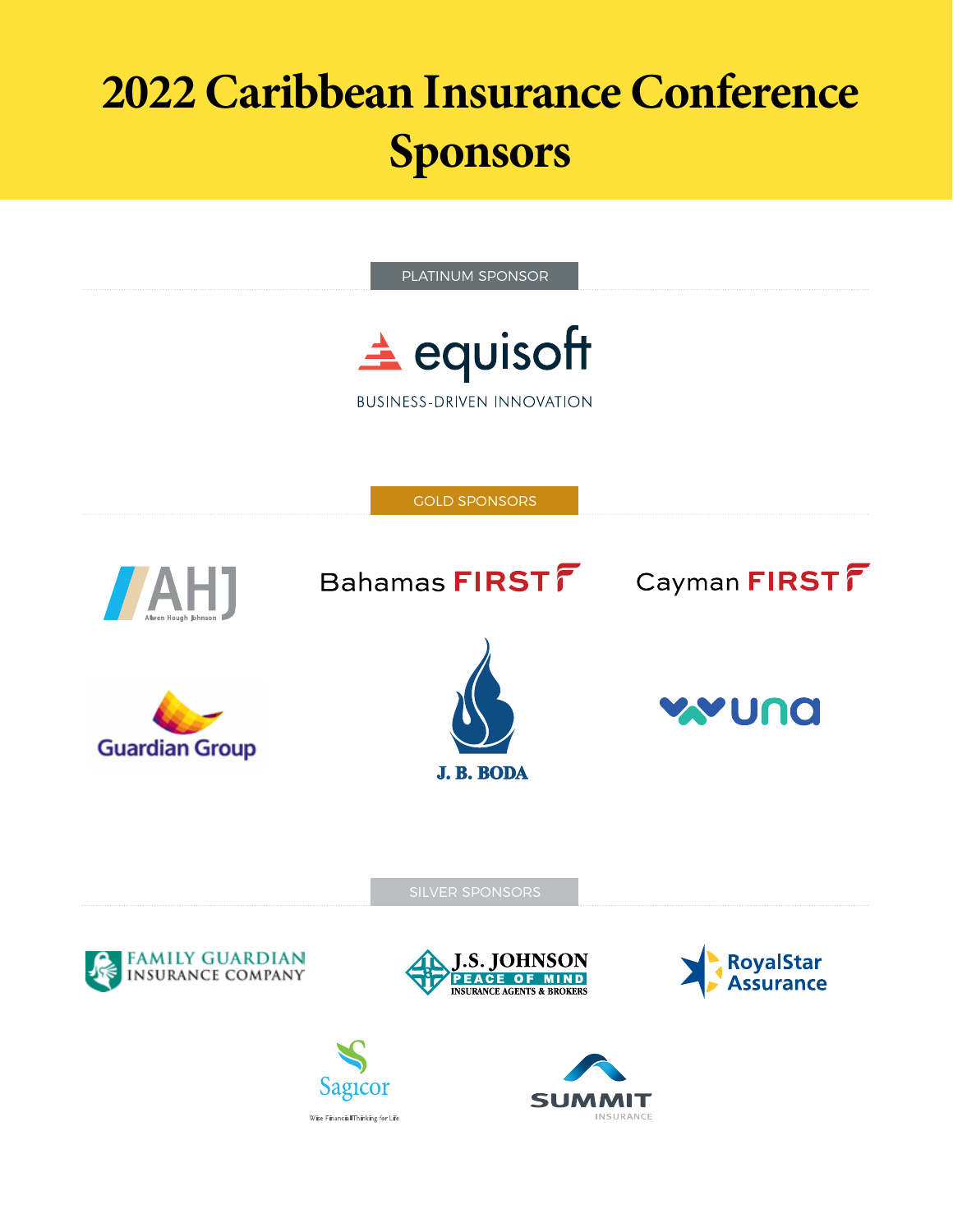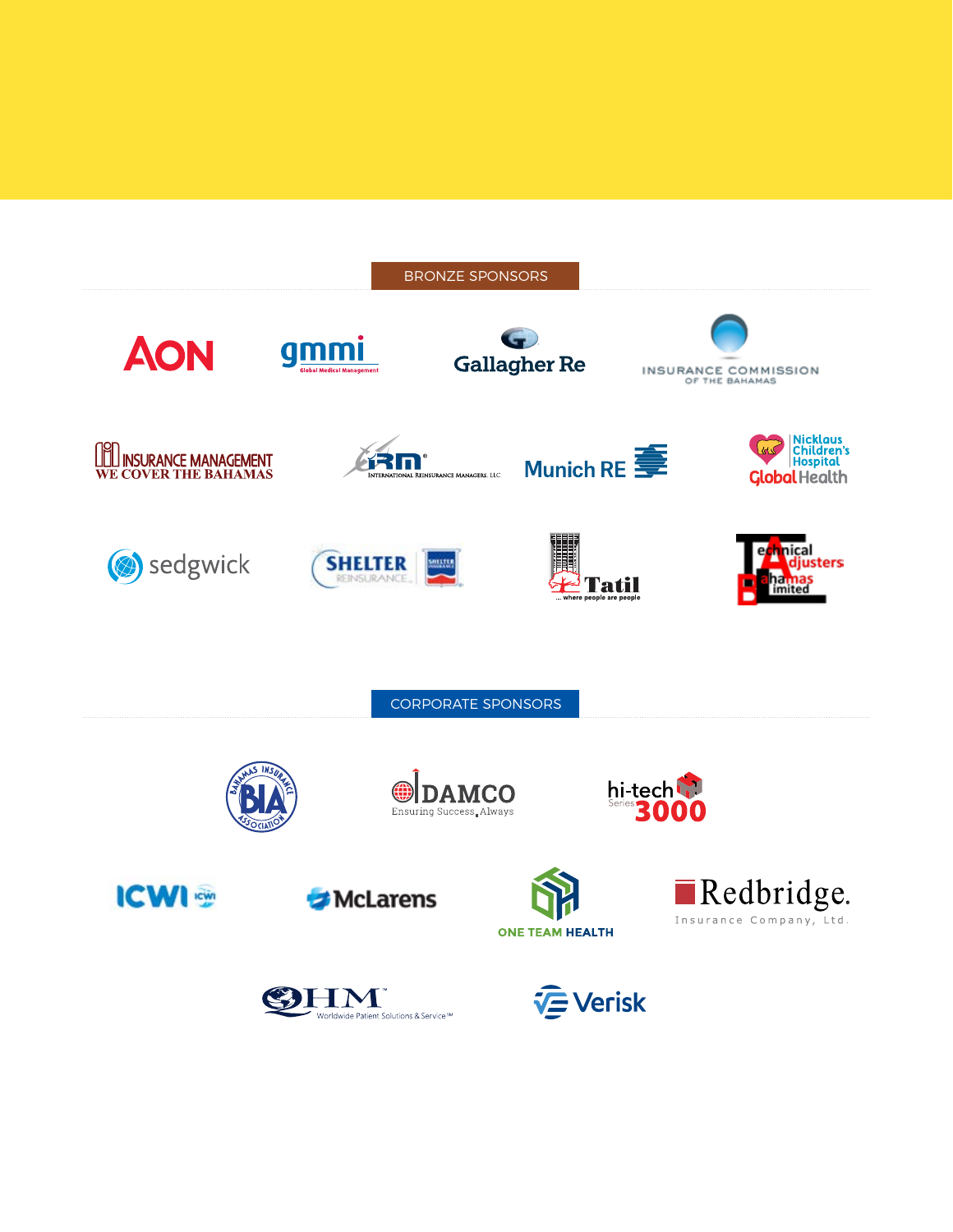### *Here's what this year's sponsors are gifting!*

| <b>PLATINUM SPONSOR GIVEAWAYS</b> |  |  |  |
|-----------------------------------|--|--|--|
|-----------------------------------|--|--|--|

**Equisoft** Cocktail Reception Closing Party: Entertainment Travel Mugs Welcome Kit

| <b>GOLD SPONSORS GIVEAWAYS</b>              |                                                                            |
|---------------------------------------------|----------------------------------------------------------------------------|
| AH.J                                        | Conference Bags                                                            |
| <b>Bahamas First</b><br>Cayman First<br>NUA | Wristbands & Opening Ceremony<br>Luggage Tags<br>Pathway Directional Signs |
| <b>Guardian Group</b>                       | Conference Shirts & Wellness Challenge                                     |
| J B Boda                                    | Leather Gifts                                                              |
| SILVER SPONSORS GIVEAWAYS                   |                                                                            |

| <b>Family Guardian</b>  | Coffee Breaks                             |
|-------------------------|-------------------------------------------|
| J S Johnson             | Portfolios                                |
| <b>Royal Star</b>       | Closing Party: Dinner                     |
| Sagicor Life            | Keynote Speaker, Scholarship Partner      |
| <b>Summit Insurance</b> | Water Stations, Sports Bottle, Face Masks |

### BRONZE SPONSORS GIVEAWAYS

| Aon                                          | Registration Desk & Conference App      |
|----------------------------------------------|-----------------------------------------|
| <b>Insurance Management</b><br>(Bahamas) Ltd | Lip Balms, Highlighters, Lunch (Monday) |
| IRM & Munich Re                              | <b>Conference Business Centre</b>       |
| Gallagher Re                                 | <b>Notebooks</b>                        |
| GMMI                                         | USB Hubs                                |
| Nicklaus Children's Hospital                 | Delegate Listings                       |
| Sedgwick                                     | Conference Wi-Fi                        |
| <b>Shelter Re</b>                            | Lanyards & Badges                       |
| TATIL                                        | Portable Power Banks                    |
| <b>Technical Adjusters Bahamas</b>           | Pens                                    |
| The Insurance Commission of<br>the Bahamas   | Lunch (Tuesday)                         |

#### CORPORATE SPONSORS GIVEAWAYS

| <b>Bahamas Insurance Association</b> | Lunch (Monday)          |
|--------------------------------------|-------------------------|
| Damco                                | Mobile Phone Sanitizers |
| <b>Hi-Tech Health</b>                | Reusable Metal Straws   |
| <b>ICWI</b>                          | Key Rings               |
| <b>McLarens</b>                      | First Aid Kits          |
| <b>One Team Health</b>               | Lunch (Monday)          |
| OHM                                  | <b>Hand Sanitizers</b>  |
| Redbridge                            | Travel Insurance        |
| Verisk                               | Post-it Notes           |

**JAHJ** 

Manager (1999)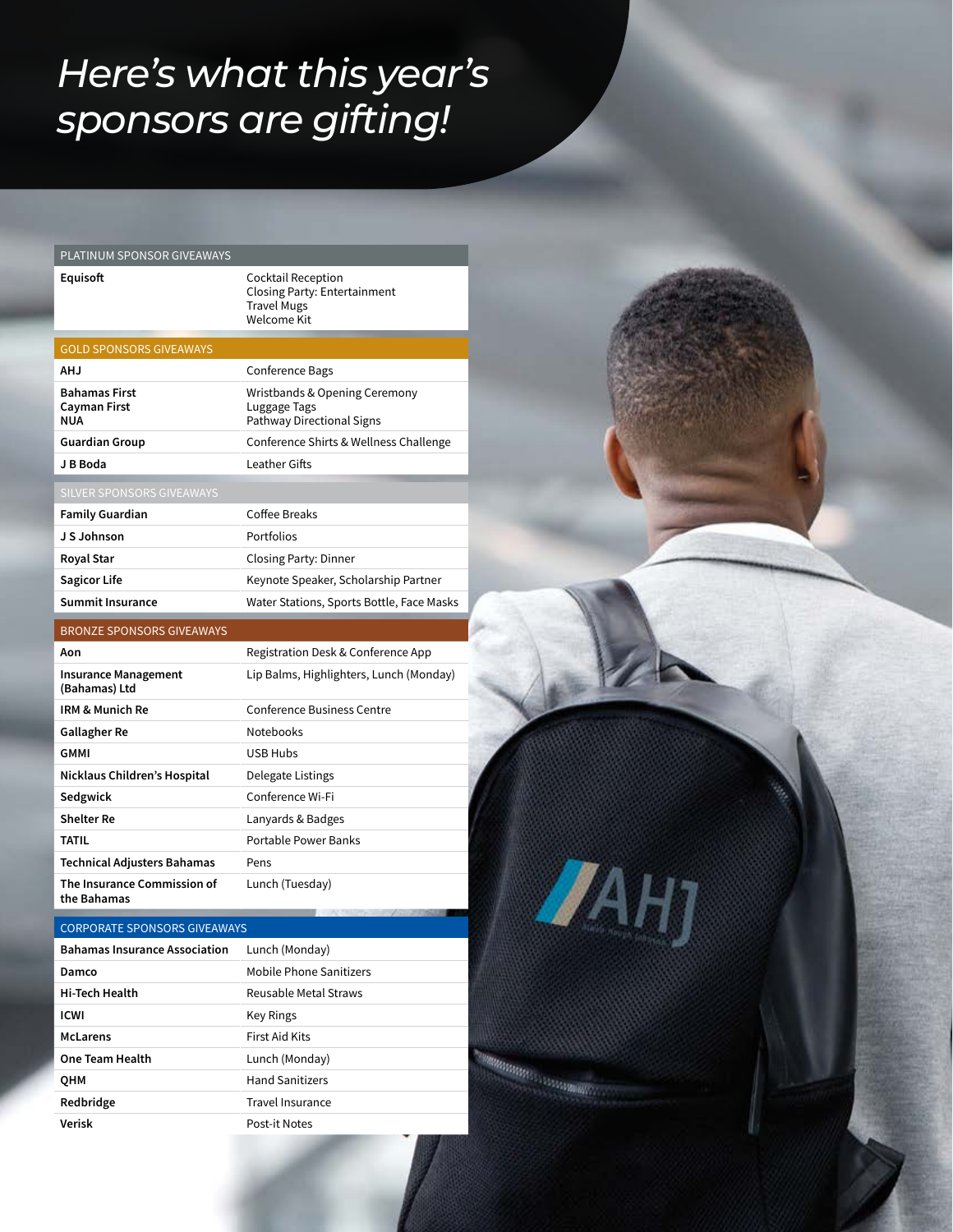# EXHIBITORS' PROFILES



Crawford & Company® is the world's largest publicly listed independent provider of claims management and outsourcing solutions with an expansive network of global experts serving clients in more than 70 countries. We serve The Caribbean with offices in Puerto Rico and the U.S. Virgin Islands and provide claims service for all lines of business including property, casualty, auto, and marine, for both personal and commercial risk.

With one of the largest trained and credentialed field forces in the industry, Crawford is also ready to respond to natural and man-made disasters in virtually every location around the world. Our teams of adjusters are unmatched in experience and depth and supported by various ongoing innovations. We deliver industry-leading quality through a unique combination of innovation and expertise as we restore and enhance lives, businesses and communities around the globe.

For over 80 years, clients have trusted Crawford to care for their customers, allowing them to keep their focus where it belongs—on people.

More information is available at www.crawco.com



Our superpower lies in our unwavering passion for technology and customer success. With 25+ years of leadership in product engineering, enterprise modernization and digital transformation, our mission has remained constant - complete client success.

We are one of the leading insurtech companies offering technology, consultancy, and solutions for the Insurance industry. We are assisting business leaders to create greater business efficiencies, maintain compliance, improve profitability, and keeping pace with the evolving market through our technology expertise in AI, ML, Blockchain & Hyper Automation. We present ourselves as Technology Partner offering end to end solutioning in the areas of Core Insurance Systems conversions, Managed Services, Application Development & support and Digital services to our customers.

Being a technology provider to insurance companies, we understand the needs of the Insurance industry and support via our comprehensive rapid deployable solution **InsureEdge** for insurers and **BrokerEdge** for intermediaries, and other custom solutions to manage the entire value chain. Our solutions support General, Life, Health and Pensions product lines. For over two decades, we have been helping Insurance businesses create greater business value with our innovative insurance technologies, digital acumen, CRM, and mobile solutions.

 $\triangle$  equisoft

**BUSINESS-DRIVEN INNOVATION** 

Founded in 1994, Equisoft is a global provider of advanced insurance and investment digital solutions.

Recognized as a valued partner by over 250 of the world's leading financial institutions in 16 countries, Equisoft offers innovative front-end applications, extensive back-office services and unique data migration expertise.

The firm's flagship products include a SaaS policy administration solution, CRM, financial needs analysis, financial planning, asset allocation, fund and portfolio analysis, quotes and illustrations, electronic application, agency management systems, as well as customer, agent and broker portals.

Equisoft is also Oracle's largest and most experienced partner for the OIPA platform. With its business-driven approach, deep industry knowledge, innovative technology, and more than 800 experts based in Canada, USA, UK, Chile, Colombia, South Africa, India and Australia, Equisoft helps its clients tackle any challenge in this era of digital disruption.

For more information about our products and services, please visit www.equisoft.com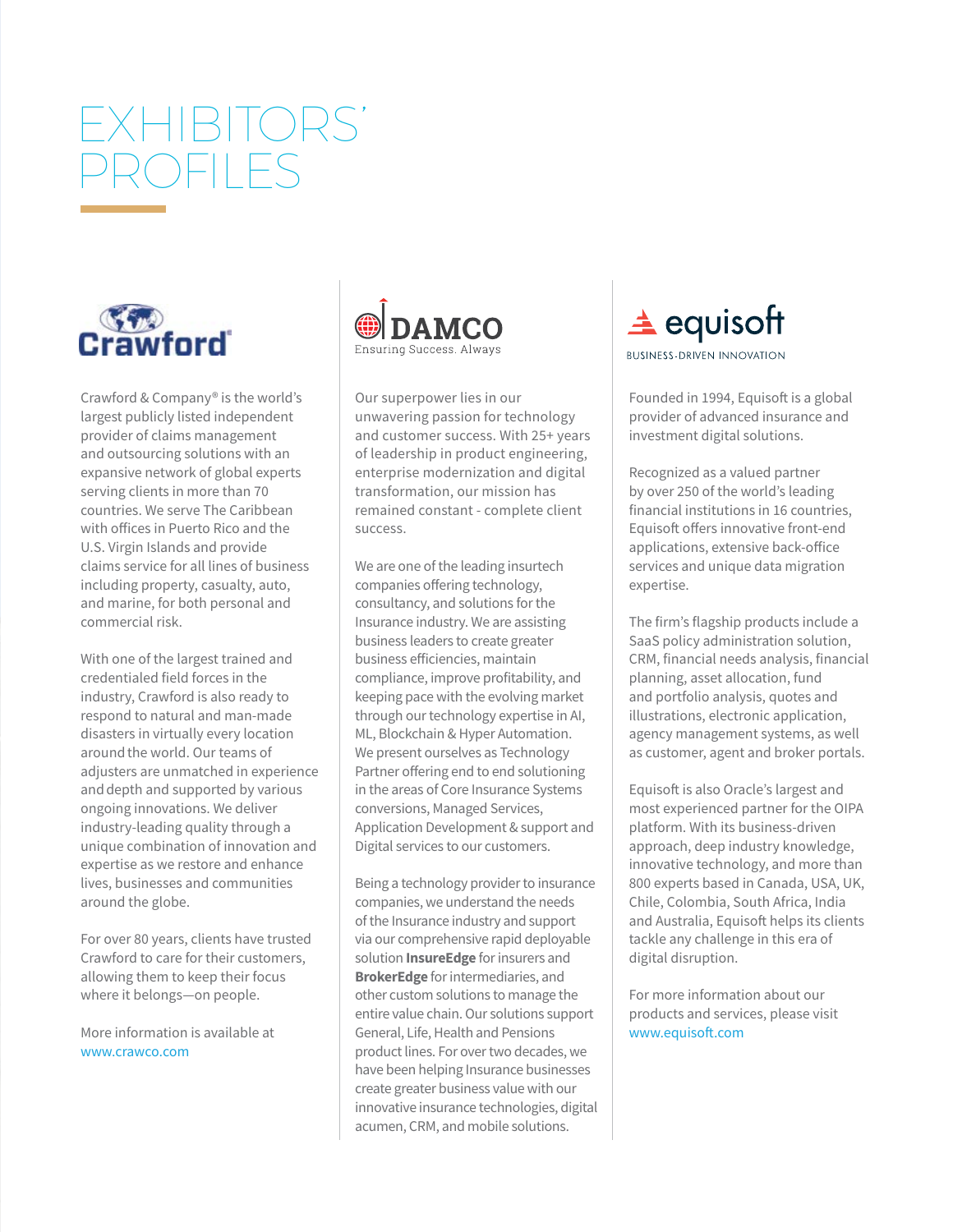

Hi-Tech Health's solutions are built on our exclusive Series 3000 Health Insurance Management System. Unlike off-the-shelf-packages, The Series 3000 has an unlimited array of system variables which are programmed individually to fit your organization's specific needs. Customization at this level allows the system to integrate with your existing processes, so you don't have to worry about changing the way you do business.

Introducing new software to any business can be a daunting challenge. The Series 3000 proves the exception to the rule. Our professional staff will analyze your needs, customize your system before implementation and train your staff quickly and efficiently. Onceclaims enter your system either manually, electronically or through scanning, the rest of the process becomes as automated as you would like it to be, minimizing the chances of human error. With virtually unlimited customization capabilities, the Series 3000 easily handles claims filed from clients around the world in any currency.

From front end enrollment and ID card processings to check printing and reporting, Hi-Tech Health will provide your company with solutions as individual as you.

Please visit us at our booth or on our website www.hi-techhealth.com to set up an online system demonstration to see exactly how we can provide your company with a secure, web-based turnkey Health Insurance Management System.

## **LLOYD'S**

Lloyd's is the world's leading marketplace for commercial, corporate and specialty risk solutions. Through the collective intelligence and expertise of the market's underwriters and brokers, we're sharing risk to create a braver world.

The Lloyd's market offers the resources, capability and insight to develop new and innovative products for customers in any industry, on any scale, in more than 200 territories.

We're made up of more than 50 leading insurance companies, over 200 registered Lloyd's brokers and a global network of over 4,000 local coverholders. Behind the Lloyd's market is the Corporation: an independent organisation and regulator working to maintain the market's successful reputation and operation.

We're working to build solutions for the most current and prevalent threats. As Chair of the Insurance Task Force for HRH The Prince of Wales's Sustainable Markets Initiative, Lloyd's is bringing the industry together to insure the transition to net zero. Our research community is pooling expertise from across the industry to provide cutting edge insight on systemic risks from climate change to cyber security.

And through our digital-led strategy, The Future at Lloyd's, we're making it easier and cheaper to place, price and process cover in the Lloyd's market.



Newgen is the leading provider of a unified digital transformation platform with native process automation, content services, and communication management capabilities. Globally, successful enterprises rely on Newgen's industry-recognized low code application platform to develop and deploy complex, content-driven, and customer-engaging business applications on the cloud. From onboarding to service requests, lending to underwriting, and for many more use cases across industries. Newgen unlocks simple with speed and agility.

For more details, visit www.newgensoft.com



REVA, Inc., an air ambulance company with 16 medically-configured aircraft and 2 bases throughout North America Ft. Lauderdale, Fl and Schenectady, NY and base San Juan, Puerto Rico and Shannon, Ireland has completed more than 30,000 medical transports in over 70 countries. These transports include bedside-to-bedside trauma response, intensive-care connections and timesensitive organ deliveries, as well as medical escort services.

REVA, Inc. has earned over a dozen top industry accreditations from the Department of Defense, NAAMTA, EURAMI, International Assistance Group, ARGUS Platinum and received awards including the AAMS Fixed Wing Award of Excellence, ACE Safety Award and ITIJ Air Ambulance Provider of the Year Award.